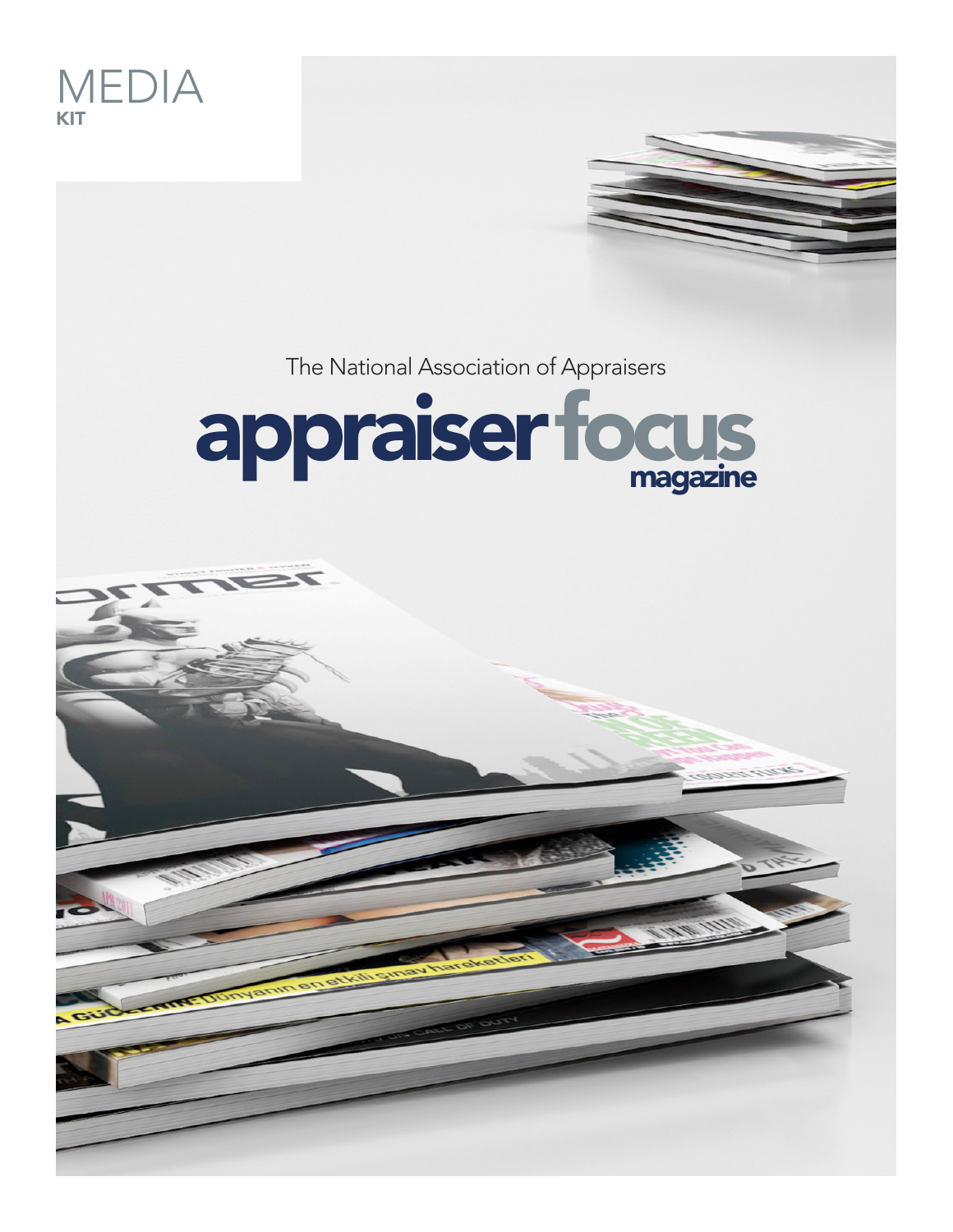## Mission

*Appraiser Focus* magazine's mission is to provide a forum for appraisers to discuss issues affecting the profession. Our goal is to provide our readership with insight into this ever-changing sector through our quarterly publication. We do so by providing our audience with thoughtful and educational articles authored by prominent members in the space who offer knowledgeable commentary based on their personal experiences and professional expertise.

### **Distribution**

Readers of *Appraiser Focus* work in all areas of the appraising profession. As a nationally distributed publication, our readers look to the magazine for up-todate and valuable information relevant to the profession as a whole.



**Real estate appraisers** 

85%

#### *Who reads* **Focus***?* **READERSHIP: 16,000**



#### **Personal property appraisers**





#### **Industry-related service providers**